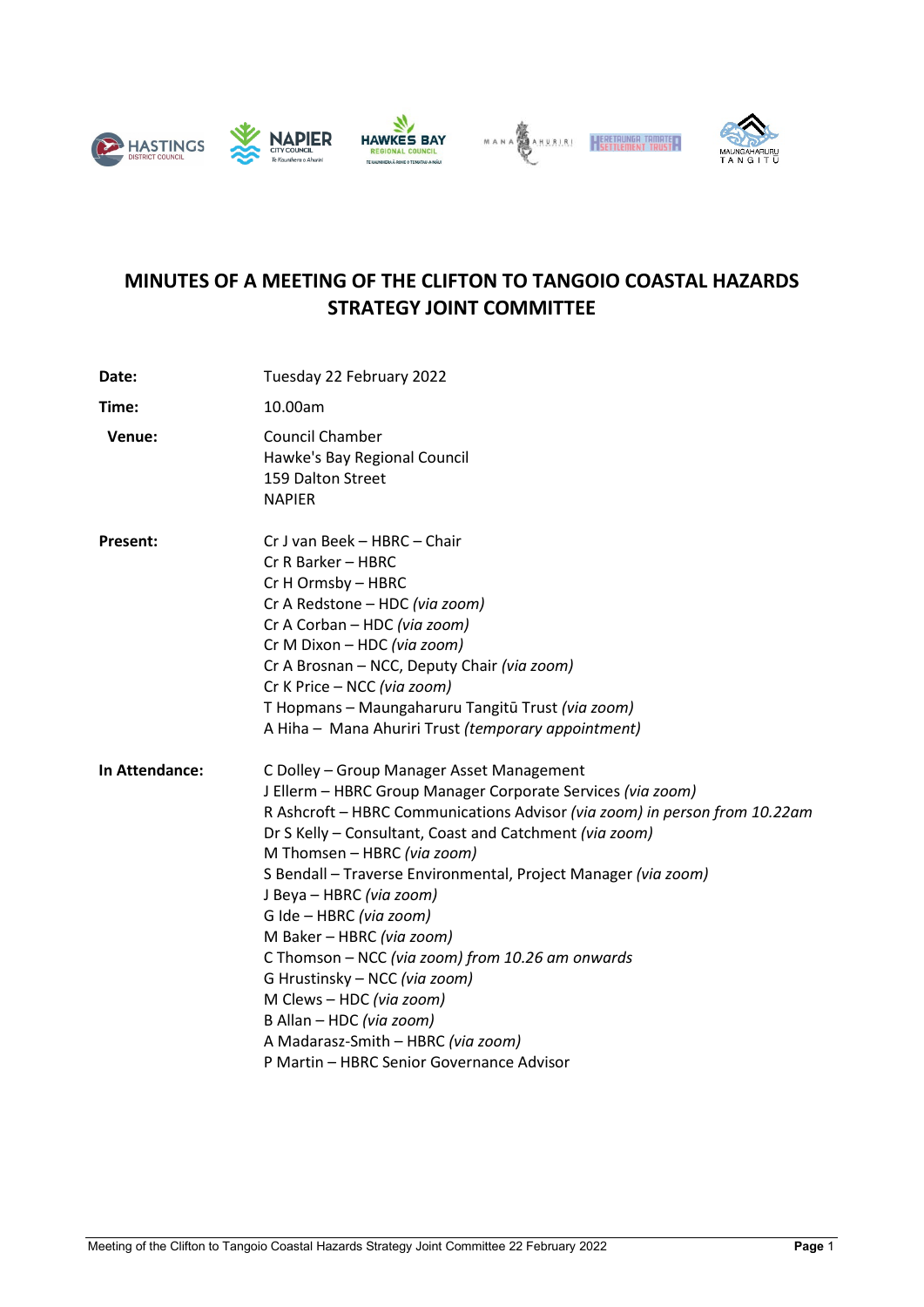### **1. Welcome/karakia /apologies/notices**

The Chair welcomed everyone and introduced Allana Hiha as the Mana Ahuriri Trust representative.

Hinewai Ormsby opened the meeting with a karakia.

#### **Resolution**

**Barker/Ormsby CARRIED**

## **2. Conflict of Interest declarations**

There were no conflicts of interest declared.

# **3. Confirmation of minutes of the Clifton to Tangoio Coastal Hazards Strategy Joint Committee meeting held on 19 November 2021**

## CLI2/22 **Resolution**

Minutes of the Clifton to Tangoio Coastal Hazards Strategy Joint Committee meeting held on Friday, 19 November 2021, a copy having been circulated prior to the meeting, were taken as read and confirmed as a true and correct record.

> **Redstone/Ormsby CARRIED**

# **4. Actions from previous Clifton to Tangoio Coastal Hazards Strategy Joint Committee meetings**

Chris Dolley introduced the item which was taken as read.

#### CLI3/22 **Resolution**

That the Clifton to Tangoio Coastal Hazards Strategy Joint Committee receives and notes the "*Actions from previous Clifton to Tangoio Coastal Hazards Strategy Joint Committee meetings"*  report.

> **Barker/Ormsby CARRIED**

#### **5. Call for minor items not on the agenda**

No items were raised

# **6. Communication and engagement update**

Simon Bendall introduced the item, which was taken as read. Discussion covered:

- Communication strategies and methods are being amended as required
- Progressing the Memorandum of Transition (MoT) has been the key focus over the past few months. Without MoT certainty, it has been difficult to meaningfully engage with the community
- A digital survey has been prepared and is ready to be circulated. Its purpose is two-fold to re-engage with the community and to seek input on key matters relevant to Strategy development. The survey will be available on / linked to all local Council websites and social media pages and will be promoted through some local retail outlets such as cafes. The Social Pinpoint app will also be utilised to strengthen engagement later in the year
- The core engagement tool is a contact list of 450 people built over a number of years. Distribution is also planned through various pānui options
- The survey questions and wording will be reviewed in light of feedback received from the

CLI1/22 That the apologies for absence from Councillors Tania Kerr (HDC) and Hayley Browne (NCC) be accepted.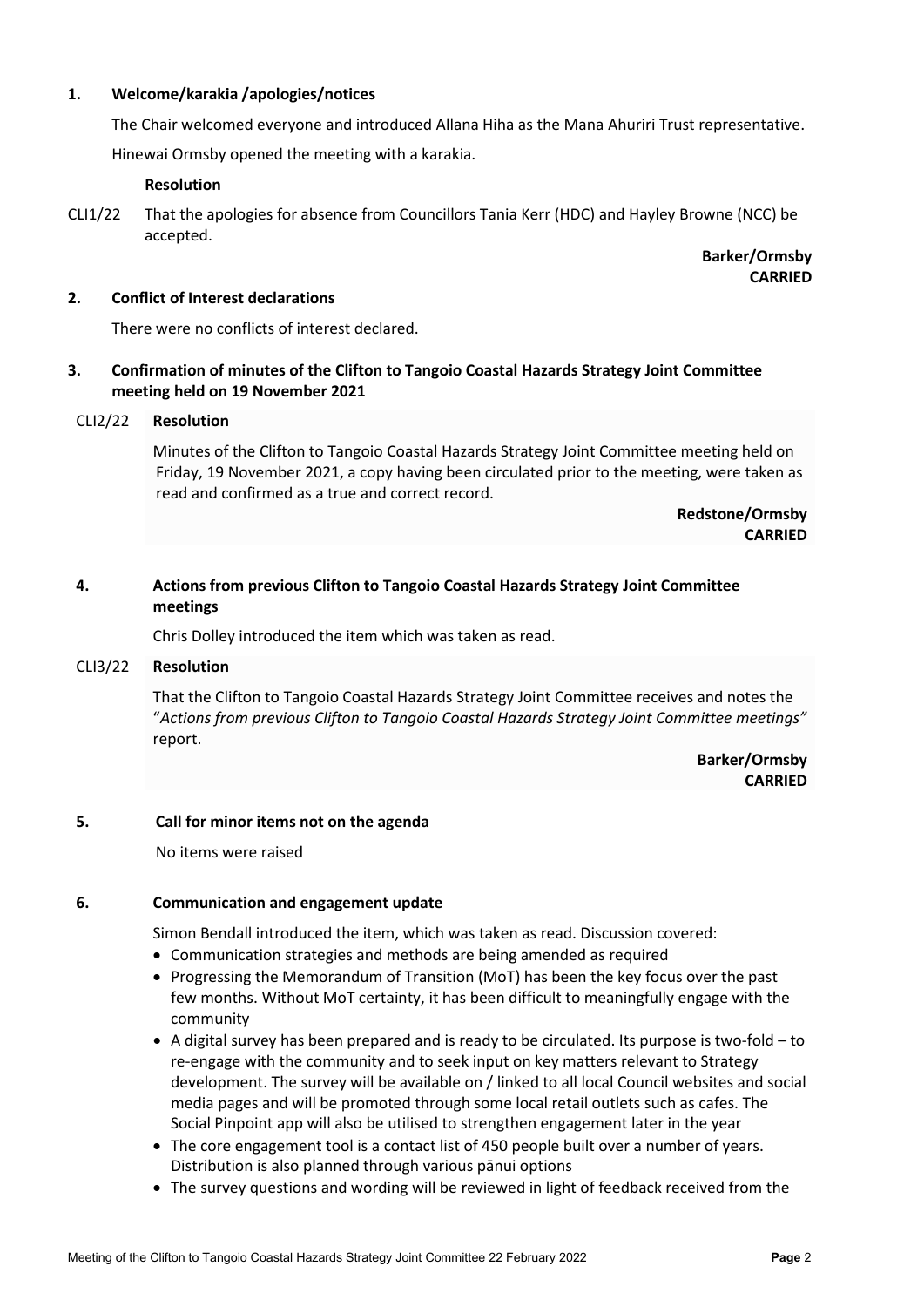Committee before being sent out.

#### CLI4/22 **Resolution**

That the Clifton to Tangoio Coastal Hazards Strategy Joint Committee receives and notes the *"Communication and engagement update"* staff report.

> **Hiha/Ormsby CARRIED**

#### **7. Project Manager's update**

Simon Bendall introduced the item, which was taken as read. Discussions covered:

- Committee members like the new dashboard format
- Timeline is the only red (Key Risk) rating. Community panel recommendations were made 2.5 years ago already. The key focus is to ensure the MOT is confirmed before local body Elections in October 2022
- MoT has been confirmed by NCC and HDC with HBRC decision due 30 March. WDC and CHBDC are in the process of being consulted and to date have not indicated any objections to the MoT.

#### CLI5/22 **Resolution**

That the Clifton to Tangoio Coastal Hazards Strategy Joint Committee receives the *"Project Managers update"* report.

> **Barker/Hiha CARRIED**

#### **8. Current coastal projects update**

Chris Dolley introduced the item and TAG members from NCC and HDC commented:

- progress continues on the Whakarire Ave revetment works, with the tendering process completed and next steps being considered
- costs for further investigations such as the effectiveness of completed work and new options for the extended consent area for sand deposition at Westshore are unbudgeted and estimated at between \$50- \$80,000, therefore the work will not be carried out at this stage
- HDC and HBRC staff and the affected community continue to have discussions about how future building consents for the properties that might gain increased protection from a new structure at Haumoana 18 might be handled
- Erosion at Whirinaki is ongoing and complex. No immediate actions are proposed in the absence of a confirmed Strategy, however the ongoing issues are noted. It was noted that the Joint Committee visited the site late last year and viewed the erosion / discussed with locals.

#### CLI6/22 **Resolution**

That the Clifton to Tangoio Coastal Hazards Strategy Joint Committee receives the *"Coastal projects update"* staff report.

> **Barker/Ormsby CARRIED**

#### **9. Coastal Ecology Workstream**

Chris Dolley introduced Dr Shane Kelly from Coast and Catchment Ltd, who had undertaken this first report as part of the Coastal Ecology Workstream. Dr Kelly's presentation highlighted: